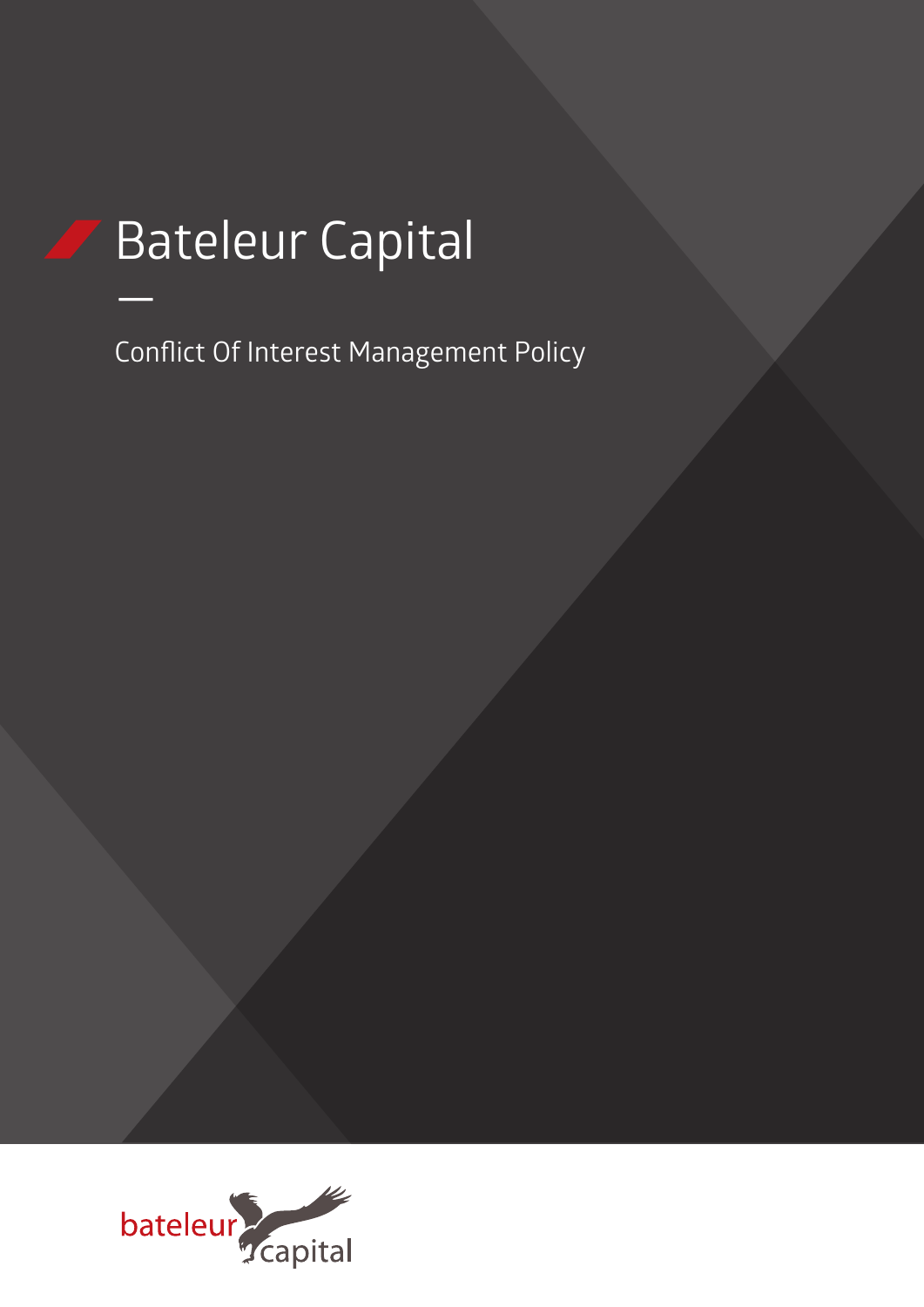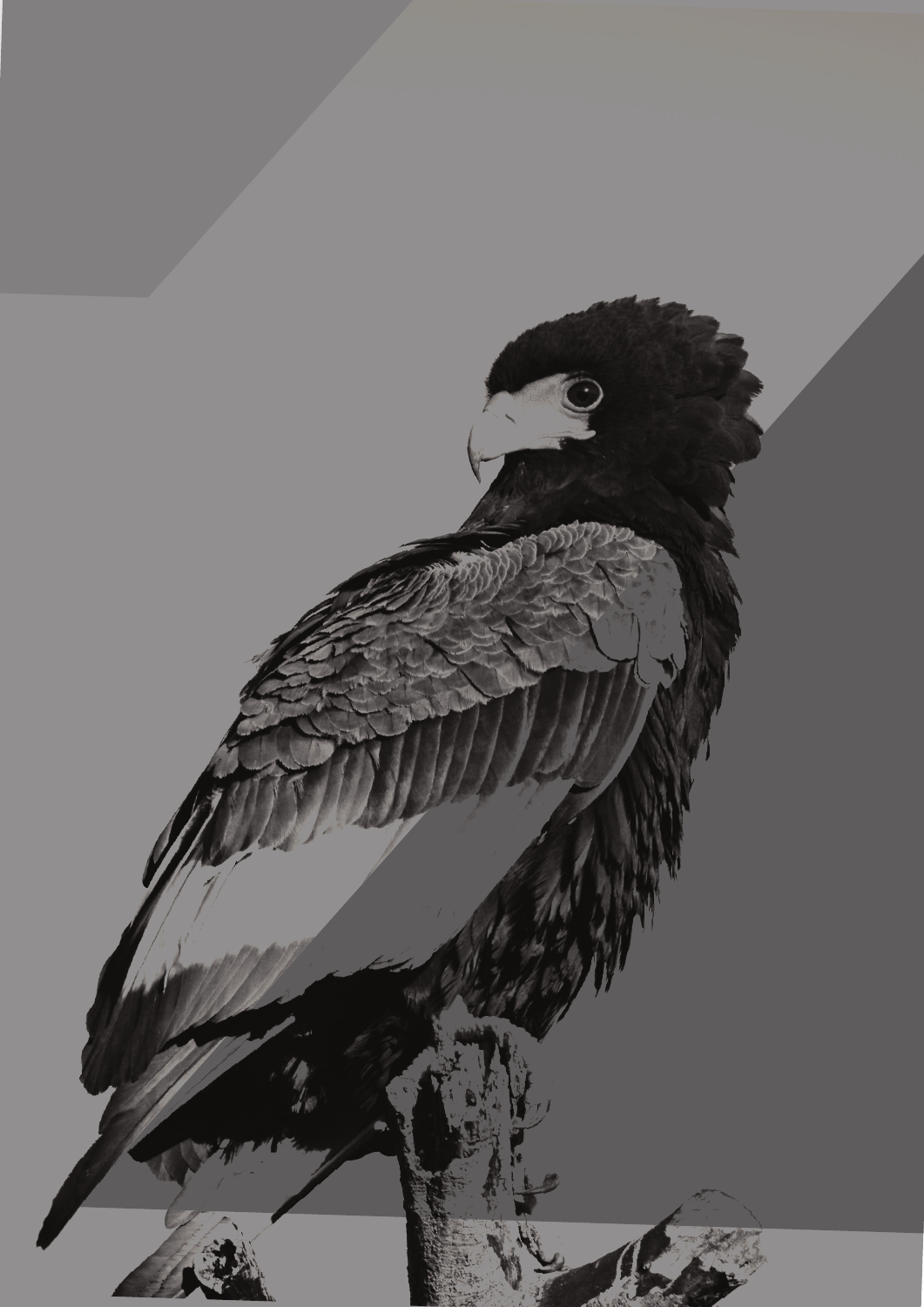### Conflict Of Interest Management Policy

### Table of Contents

| A. Introduction                                                                                   | 01 |
|---------------------------------------------------------------------------------------------------|----|
| <b>B.</b> Financial Interest                                                                      | 01 |
| C. Mechanisms for Identifying COI                                                                 | 02 |
| D. Resolving COI                                                                                  | 02 |
| E. Potential COI that could affect Bateleur                                                       | 02 |
| F. Measures to Avoid COI:                                                                         | 03 |
| G. Disclosure of COI:                                                                             | 03 |
| H. Processes, Procedures and Internal Controls to Facilitate Compliance with The Policy           | 03 |
| I. Consequences of Non-Compliance with The Policy by the Provider's Employees and Representatives | 03 |
| J. List of all Bateleur Associates                                                                | 04 |
| K. Names of any Third Parties in which The Provider Hold an Ownership Interest                    | 04 |
| L. Names of any Third Parties that Holds an Ownership in The Provider                             | 04 |
| M. Include the Nature and Extent of The Ownership Interest Referred to in Paragraphs K and L      | 04 |
| Annexure A - Financial Interest                                                                   | 05 |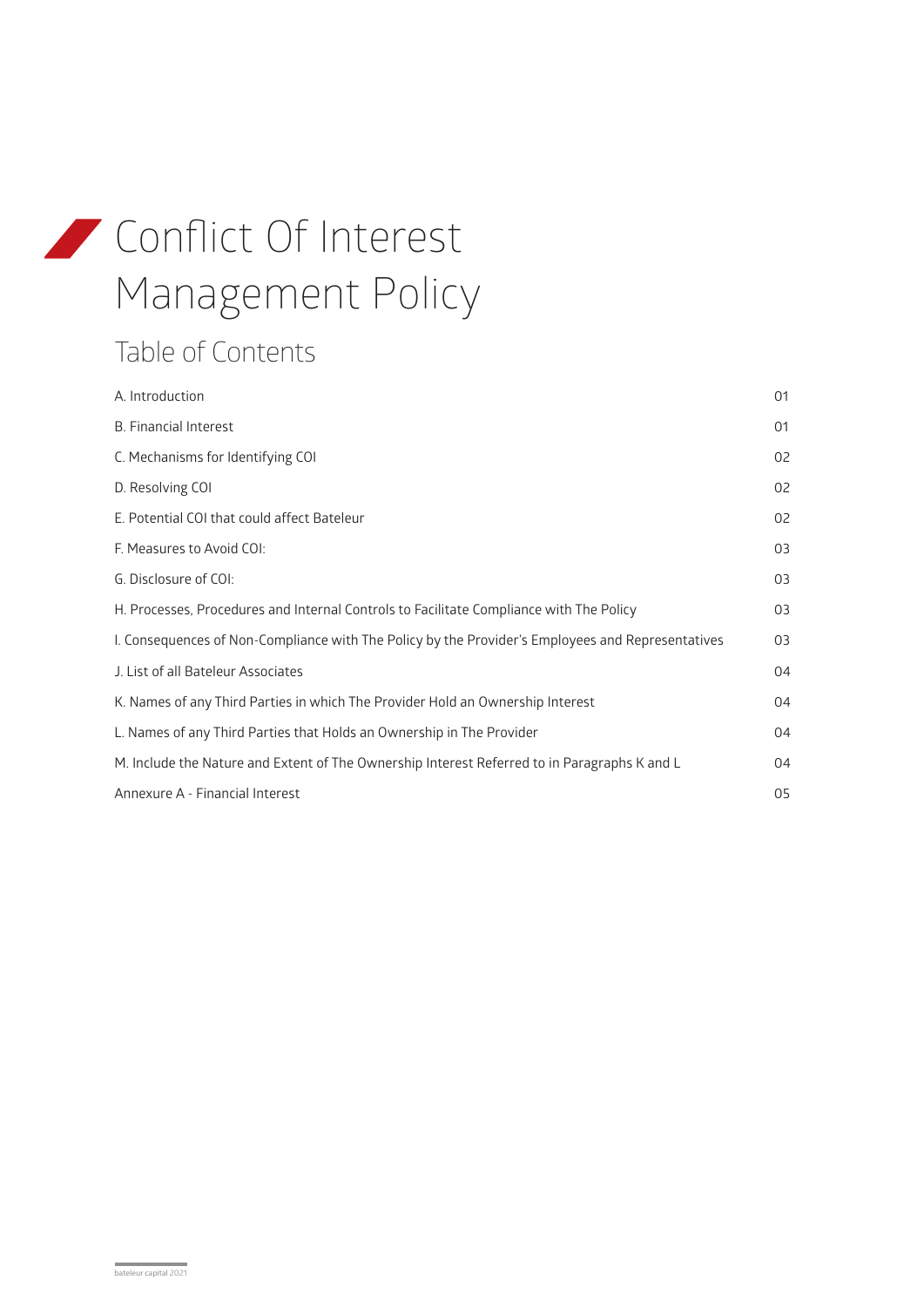#### A. Introduction

- 1. This document embodies the Conflict of Interest Management Policy for Bateleur Capital (Pty) Ltd ("Bateleur").
- 2. "Conflict of interest" means any situation in which Bateleur or its representatives has an actual or potential interest that may, in rendering a financial service to a client influence the objective performance of his, her or its obligations to that client; or prevent Bateleur or its representatives from rendering an unbiased and fair financial service to that client, or from acting in the interests of that client, including, but not limited to
	- i a financial interest<sup>;</sup>
	- ii. an ownership interest;
	- iii. any relationship with a third party ("third party") means
		- a. a product supplier,
		- b. another provider,
		- c. an associate of a product supplier or a provider;
		- d. a distribution channel;
		- e. any person who in terms of an agreement or arrangement with a person referred to in paragraphs (a) to (d) above provides a financial interest to a provider or its representatives.)
- 3. The primary objectives of this Policy are:
	- i. To provide guidance on the behaviours expected in accordance with Bateleur standards;
	- ii. To promote transparency and to avoid business-related COI;
	- iii. To ensure fairness in the interests of employees and Bateleur;
	- iv. To document the process for the disclosure, approval and review of activities that may amount to actual, potential or perceived COI;
	- v. To provide a mechanism for the objective review of personal outside interests.
- 4. Bateleur is committed to ensuring that all business is conducted in accordance with good business practice. To this end Bateleur conducts business in an ethical and equitable manner and in a way that safeguards the interests of all stakeholders to minimize and manage all real or potential conflict of interest (COI). Bateleur and its representatives must therefore avoid (or mitigate where avoidance is not possible) any COI between Bateleur and a client or its representative and a client. Bateleur manages multiple portfolios.

#### B. Financial Interest

- 1. Bateleur or its representatives may only receive or offer financial interest from or to a third party as determined by the Registrar of Financial Services Providers from time to time, and as set out in Annexure A hereto.
- 2. "Financial interest" means any cash, cash equivalent, voucher, gift, service, advantage, benefit, discount, domestic and foreign travel, hospitality, accommodation, sponsorship, other incentive or valuable consideration, other than –
	- i. an ownership interest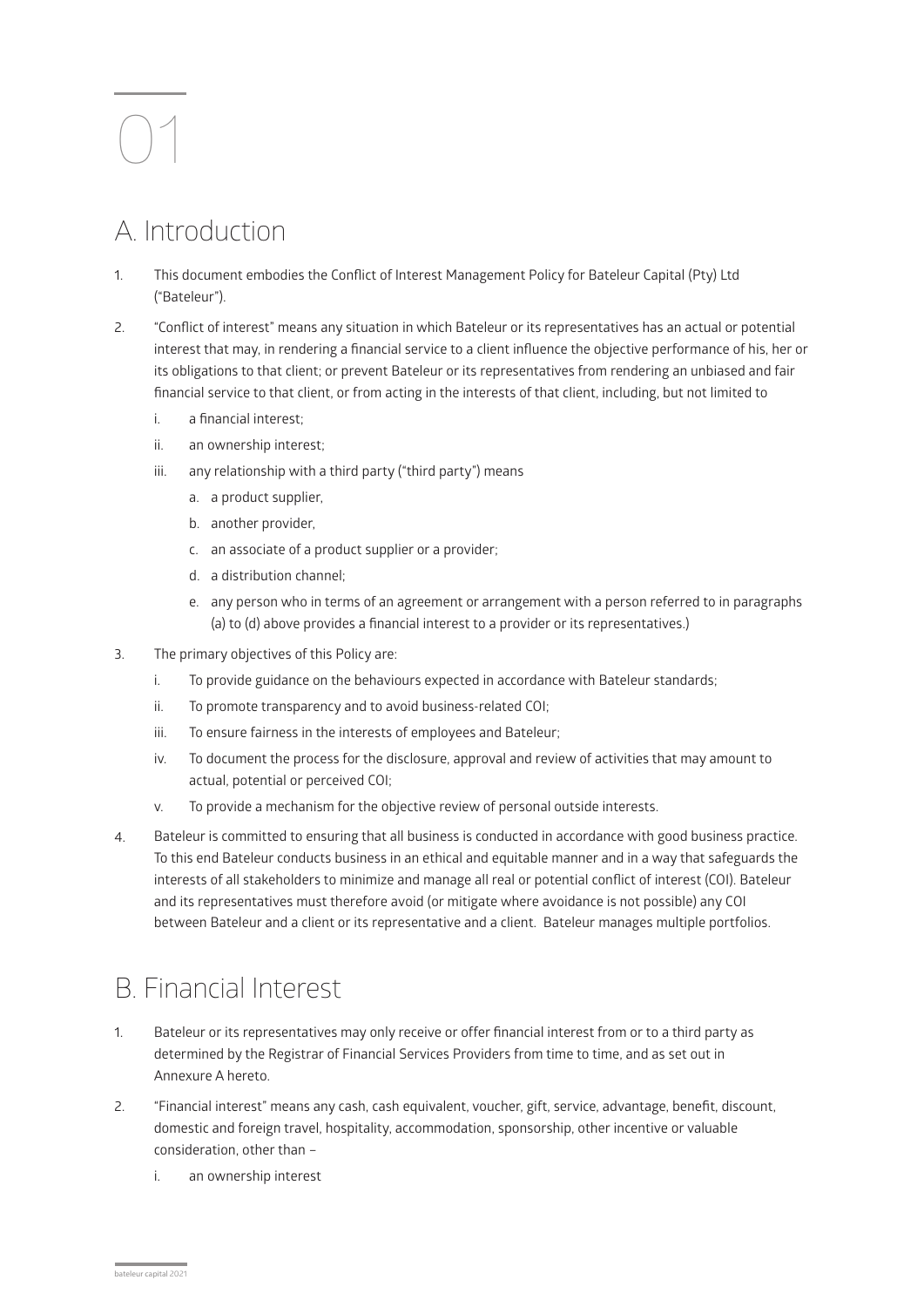

- ii. training, that is not exclusively available to a selected group of providers or representatives on products and legal matters relating to those products; general financial and industry information; specialized technological systems of a third party necessary for the rendering of a financial service; but excluding travel and accommodation associated with that training.
- 3. Bateleur may not offer any financial interest to its representatives for giving preference to the quantity of business secured for the provider to the exclusion of the quality of the service rendered to clients; OR giving preference to a specific product supplier, where a representative may recommend more than one product supplier to a client; OR giving preference to a specific product of a product supplier, where a representative may recommend more than one product supplier to a client.

#### C. Mechanisms for Identifying COI

Each KI / Representative is aware of the COI policy. This awareness will enable each individual to identify circumstances where COI may apply.

### D. Resolving COI

- 1. The first and most important line of defense against COI or commitment must be by the key individuals and representatives themselves.
- 2. All potential COI scenarios are to be discussed with the Key Individual & Director (Kevin Williams) and Director of Operations (Mark Williams).

#### E. Potential COI that could affect Bateleur

- 1. The following are potential COI that could affect Bateleur:
	- i. Directorships or other employment;
	- ii. interests in business enterprises or professional practices;
	- iii. share ownership;
	- iv. beneficial interests in trusts;
	- v. personal Account Trading;
	- vi. professional associations or relationships with other organizations;
	- vii. personal associations with other groups or organizations, or family relationships;
	- viii. Front running;
	- ix. Rebates;
	- x. Kickbacks; and
	- xi. Commission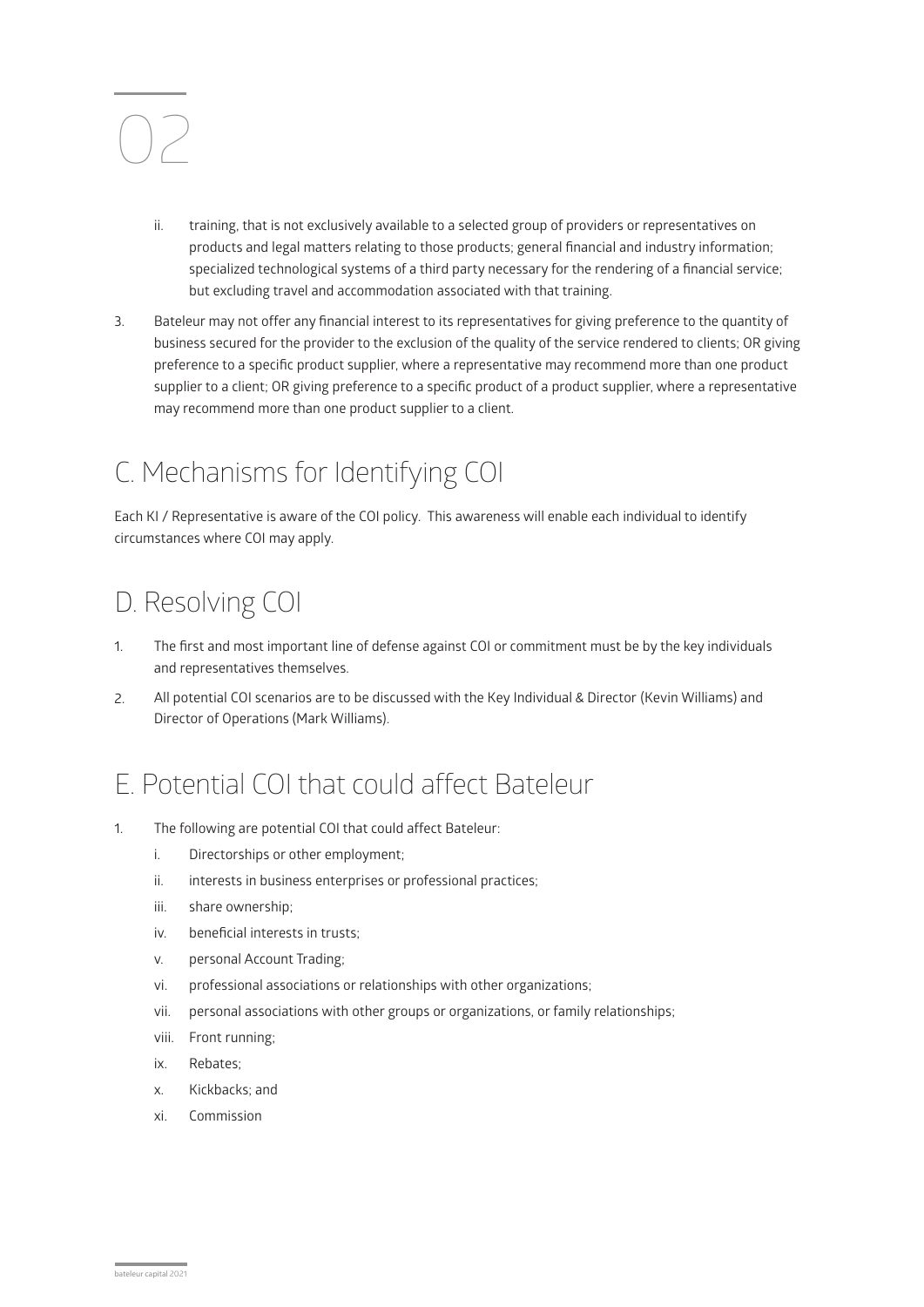#### F. Measures to Avoid COI:

1. All potential COI scenarios are to be discussed with the Key Individual & Director (Kevin Williams) and Director of Operations (Mark Williams).

#### G. Disclosure of COI:

- 1. At the earliest reasonable opportunity, Bateleur and its representative must, in writing, disclose to a client any COI in respect of that client including –
	- i. Measures taken to avoid or mitigate the conflict;
	- ii. Any ownership interest or financial interest that the provider or representative may be or become eligible for;
	- iii. The nature of the relationship or arrangements with a third party that gives rise to a COI in sufficient detail to enable the client to understand the exact nature of the COI.
- 2. At the earliest reasonable opportunity, Bateleur and its representative must, in writing, inform a client of the Conflict of Interest Management Policy and how it may be accessed.
- 3. Notification of an actual or potential COI should be made to a person with responsibility for the issue or area, such as the relevant management team, supervisor, head of the department or key individual.
- 4. In accordance with an employee's obligation to act in the best interest of his or her employer, it is not permissible for employees to engage in conduct that would amount to a COI with Bateleur.
- 5. Staff that fail to disclose a potential or actual COI in accordance with this policy may be liable to disciplinary procedures as governed by relevant industrial awards or agreements.

#### H. Processes, Procedures and Internal Controls to Facilitate Compliance with The Policy

- 1. Every staff member must have a copy of the Conflicts of interest Management Policy.
- 2. If a potential COI arises, the transaction must first be discussed with the Key Individual and Head of Operations before entering into the transaction.

#### I. Consequences of Non-Compliance with The Policy by the Provider's Employees and Representatives

1. Non-compliance with this policy and the procedures described in it may be considered to be misconduct and employees may be subject to disciplinary action that may lead to dismissal.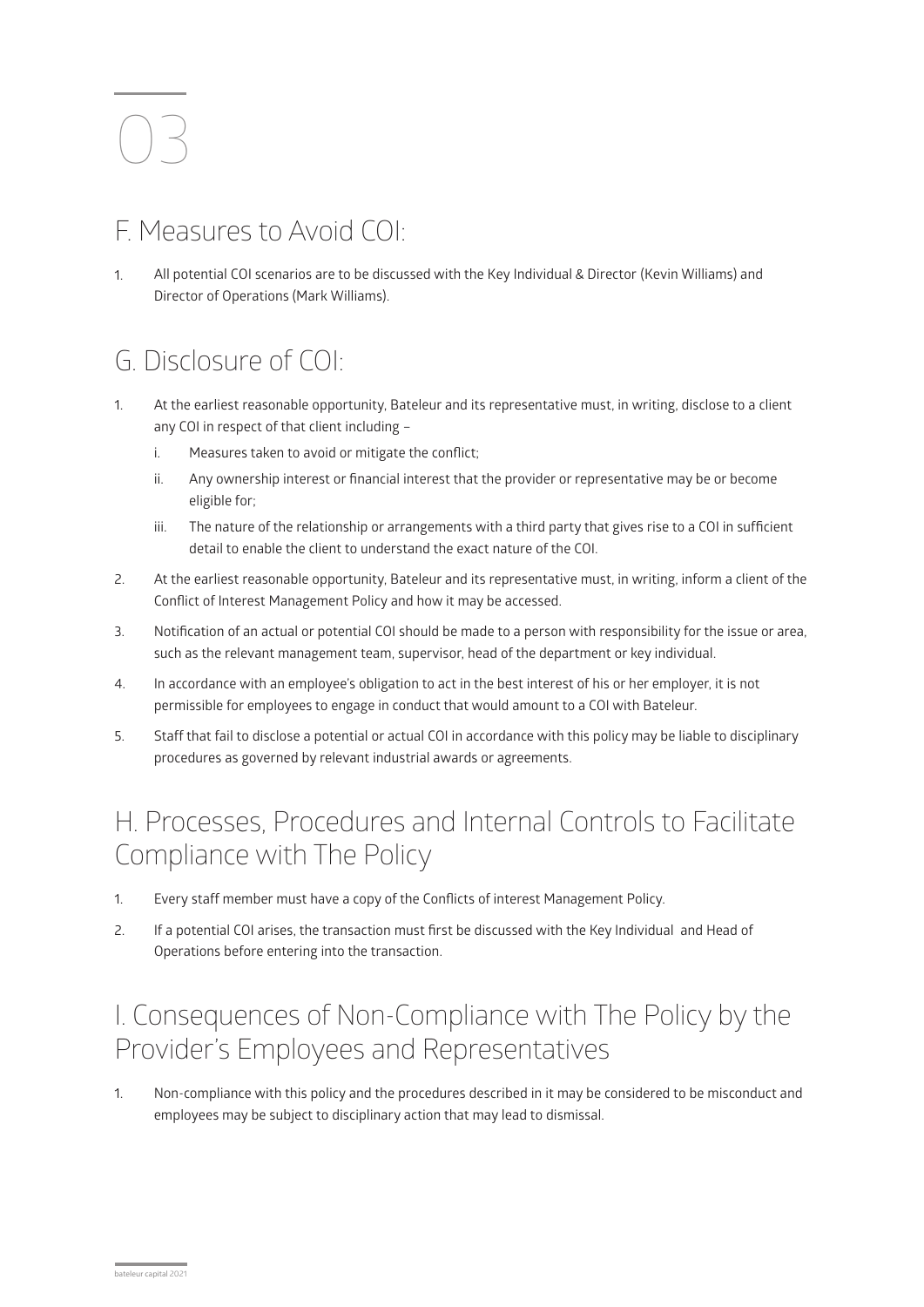### J. List of all Bateleur Associates

- 1. Business Venture Investments 835 (Pty) Ltd
- 2. Bateleur Capital International IC Limited
- 3. Zamosmart (Pty) Ltd

#### K. Names of any Third Parties in which The Provider Hold an Ownership Interest

Nil

L. Names of any Third Parties that Holds an Ownership in The Provider

1. Shareholders in Bateleur are: Kevin Williams, Mark Williams, Charl Gous,The Quiver Trust, Warren Riley & Amanda Van Zyl.

M. Include the Nature and Extent of The Ownership Interest Referred to in Paragraphs K and L

1. Noted in L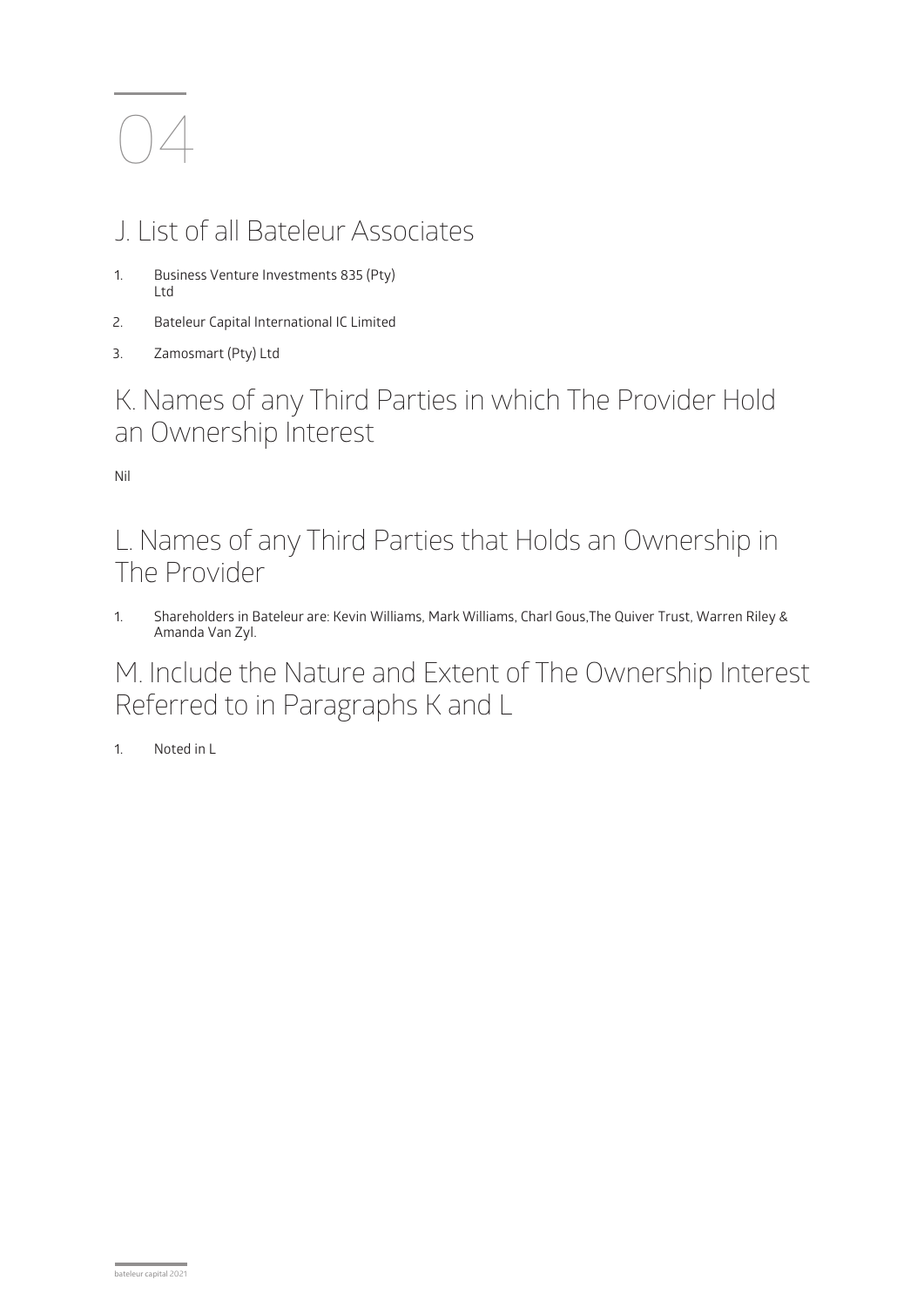#### Annexure A - Financial Interest

The Registrar of Financial Services Providers issued Board Notice 58 of 2010 (BN 58) under section 15 of the Financial Advisory and Intermediary Services Act, 2002 (FAIS). BN 58 amends the General Code of Conduct for Authorised Financial Services Providers and Representatives under FAIS and determines that a financial services provider or its representatives may only receive or offer financial interest from or to a third party as follows:

- i. Commission authorised under the Long-term Insurance Actor Short-term Insurance Act;
- ii. Commission authorised under the Medical Schemes Act;
- iii. Fees authorised under the Long-term Insurance Act, the Short-term Insurance Act or the Medical Schemes Act, if those fees are reasonably commensurate to a service being rendered;
- iv. Fees for the rendering of a financial service in respect of which commission or fees referred to in sub-paragraph (i), (ii) or (iii) is not paid, if those fees –
	- aa. are specifically agreed to by a client in writing; and
	- ab. may be stopped at the discretion of that client.
- v. fees or remuneration for the rendering of a service to a third party, which fees or remuneration are reasonably commensurate to the service being rendered;
- vi. subject to any other law, an immaterial financial interest\*; and
- vii. a financial interest, not referred to under sub-paragraph (i) to (vi), for which a consideration, fair value or remuneration that is reasonably commensurate to the value of the financial interest, is paid by that provider or representative at the time of receipt thereof.

#### **Note**

\* "immaterial financial interest" means any financial interest with a determinable monetary value, the aggregate of which does not exceed R1 000 in any calendar year from the same third party in that calendar year received by -

- a) a provider who is a sole proprietor; or
- b) a representative for that representative's direct benefit;
- c) a provider, who for its benefit or that of some or all of its representatives, aggregates the immaterial financial interest paid to its representatives.